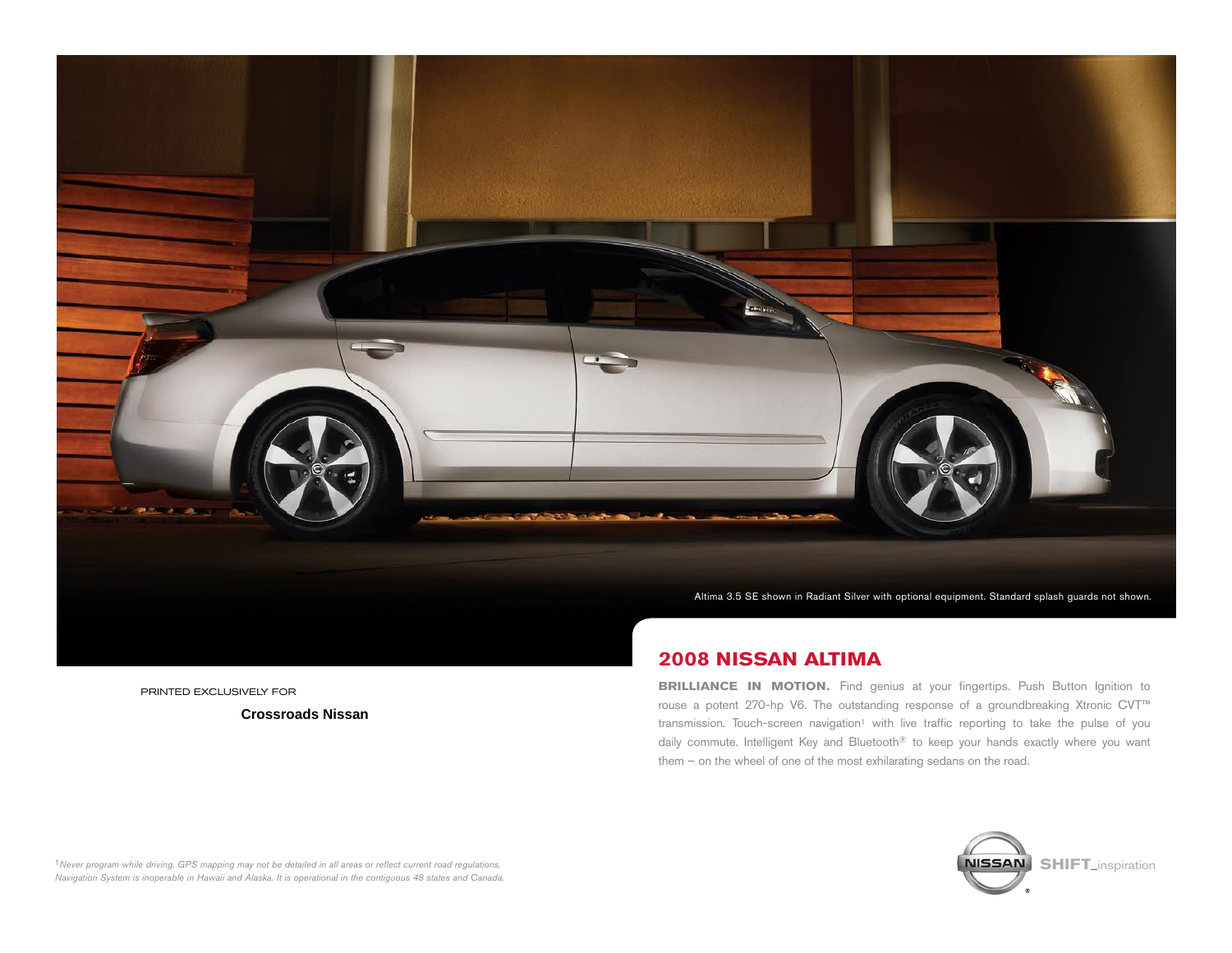## **FOUR EXCEPTIONAL NISSAN ALTIMA CHOICES**





35 SECE SECILLYPOIN

**2.5 S:** Uncommonly equipped **3.5 SE:** A model of advancement **3.5 SL:** The refined choice

## **FEATURES**

|                 | Automatic on/off headlights                          | C CP SL          |                         |                | C CO T                  |
|-----------------|------------------------------------------------------|------------------|-------------------------|----------------|-------------------------|
| EXTERIOR        | High Intensity Discharge (HID) xenon headlights      |                  | $\boxed{P}$             |                |                         |
|                 | Fog lights                                           | $AC^2$           | $S$ $P$                 |                |                         |
|                 | Rear spoiler                                         | $AC^2$           | S[P]                    | $AC^2$         | C CO T                  |
|                 | Dual exhaust with chrome exhaust-tip finishers       |                  |                         |                |                         |
|                 | Dual body-color power outside mirrors                |                  |                         |                |                         |
|                 | Folding outside mirrors with turn signal indicators  |                  |                         |                | CO <sub>T</sub>         |
|                 | Heated outside mirrors with timer                    |                  |                         |                | CO <sub>T</sub>         |
|                 | Power-sliding glass sunroof with tilt feature        | CP <sub>SL</sub> | $\vert s \vert$         |                | $\overline{s}$          |
|                 |                                                      |                  |                         |                |                         |
| <b>AUDIO</b>    | AM/FM/CD audio system with 6 speakers                |                  |                         |                |                         |
|                 | Digital Bose® audio system with AM/FM/in-dash        |                  |                         |                |                         |
|                 | 6-CD changer with 9 speakers                         | co               | $\overline{P}$          |                | CO <sub>T</sub>         |
|                 | Radio Data System (RDS); speed-compensating volume   | co               | $\overline{P}$          |                | CO <sub>T</sub>         |
|                 | Illuminated steering-wheel-mounted audio controls    | C SL             |                         |                | C CO T                  |
|                 | MP3/WMA CD playback capability                       | co               | $\overline{P}$          |                | CO <sub>T</sub>         |
|                 | Auxiliary audio input                                |                  |                         |                |                         |
|                 | XM <sup>®</sup> Satellite Radio <sup>3</sup>         | co               | P                       |                | CO <sub>T</sub>         |
|                 |                                                      |                  |                         |                |                         |
|                 | Intelligent Key with Push Button Ignition            |                  |                         |                |                         |
| <b>INTERIOR</b> | Nissan Navigation System with 6.5" touch-screen      |                  |                         |                |                         |
|                 | monitor and voice recognition                        | $\top$           | T                       | $\top$         | $\top$                  |
|                 | XM NavTraffic <sup>®3</sup>                          | T                | $\overline{\mathbf{r}}$ | $\overline{+}$ | $\overline{\mathbf{r}}$ |
|                 | Bluetooth® Hands-Free Phone System                   | co               | $\,$ P                  |                | CO <sub>T</sub>         |
|                 | Homelink <sup>®</sup> Universal Transceiver          | <b>SL</b>        | $\boxed{P}$             |                | CO <sub>T</sub>         |
|                 | <b>RearView Monitor</b>                              | T                | $\Box$                  | Ħ              | Ħ                       |
|                 | Air conditioning with in-cabin microfilter           |                  |                         |                |                         |
|                 | Dual Zone Automatic Temperature Control (ATC)        | <b>SL</b>        | $\boxed{P}$             |                |                         |
|                 | Power windows and door locks                         |                  |                         |                |                         |
|                 | Passenger-side front window one-touch auto-up/down   | C SL             |                         |                | C CO T                  |
|                 | Remote keyless entry with trunk release              |                  |                         |                | C CO T                  |
|                 | Remote keyless front windows down                    | $C$ SL           |                         |                | C CO T                  |
|                 | Cruise control with steering-wheel-mounted controls  |                  |                         |                |                         |
|                 | Fine Vision electroluminescent gauges                | ۳                |                         |                |                         |
|                 | Multi-functional trip computer                       |                  |                         |                |                         |
|                 | Tilt and telescoping steering column                 |                  |                         |                |                         |
|                 | Vehicle-speed-sensitive variable intermittent wipers |                  |                         |                |                         |
|                 | Dual illuminated visor vanity mirrors with extenders | $c$ sL           |                         |                | C CO T                  |
|                 | 9 cupholders (8 with manual transmission)            |                  |                         |                |                         |
|                 | Overhead sunglasses storage                          |                  |                         |                |                         |
|                 | Auto-dimming rearview mirror with compass            | <b>SL</b>        | $\overline{P}$          |                | CO <sub>T</sub>         |
|                 | Two 12-volt DC power outlets                         |                  |                         |                |                         |
|                 |                                                      |                  |                         |                |                         |





**HYBRID:** the first hybrid that drives like a nissan

|                                                                                                                                                                                                                                                                                                                                                                                                                                                                                                                                                                                                                                                                                                                                                                                                                                                   | 2.5S      | 3.5 SE         | 3.5 SL | <b>HYBRID</b>   |
|---------------------------------------------------------------------------------------------------------------------------------------------------------------------------------------------------------------------------------------------------------------------------------------------------------------------------------------------------------------------------------------------------------------------------------------------------------------------------------------------------------------------------------------------------------------------------------------------------------------------------------------------------------------------------------------------------------------------------------------------------------------------------------------------------------------------------------------------------|-----------|----------------|--------|-----------------|
| 6-way manual adjustable driver's seat                                                                                                                                                                                                                                                                                                                                                                                                                                                                                                                                                                                                                                                                                                                                                                                                             |           |                |        |                 |
| 8-way power adjustable driver's seat                                                                                                                                                                                                                                                                                                                                                                                                                                                                                                                                                                                                                                                                                                                                                                                                              | C SL      |                |        | C CO T          |
| Driver's power adjustable lumbar support                                                                                                                                                                                                                                                                                                                                                                                                                                                                                                                                                                                                                                                                                                                                                                                                          |           | P              |        | CO <sub>T</sub> |
| Velour cloth seats                                                                                                                                                                                                                                                                                                                                                                                                                                                                                                                                                                                                                                                                                                                                                                                                                                |           |                |        |                 |
| Leather-appointed seats and door trim                                                                                                                                                                                                                                                                                                                                                                                                                                                                                                                                                                                                                                                                                                                                                                                                             | <b>SL</b> | $\overline{P}$ |        | CO <sub>T</sub> |
| Heated front seats                                                                                                                                                                                                                                                                                                                                                                                                                                                                                                                                                                                                                                                                                                                                                                                                                                | SL        | P              |        | CO <sub>T</sub> |
| Leather-wrapped steering wheel                                                                                                                                                                                                                                                                                                                                                                                                                                                                                                                                                                                                                                                                                                                                                                                                                    | SL        |                |        | CO <sub>T</sub> |
| Leather-wrapped shift knob                                                                                                                                                                                                                                                                                                                                                                                                                                                                                                                                                                                                                                                                                                                                                                                                                        | SL        | $\overline{P}$ |        | CO <sub>T</sub> |
| Wood-tone trim (Blond only)                                                                                                                                                                                                                                                                                                                                                                                                                                                                                                                                                                                                                                                                                                                                                                                                                       | C SL      |                |        | C CO T          |
| Metallic trim (Frost and Charcoal cloth only)                                                                                                                                                                                                                                                                                                                                                                                                                                                                                                                                                                                                                                                                                                                                                                                                     |           |                |        |                 |
| Patterned metallic trim (Frost and Charcoal leather only)                                                                                                                                                                                                                                                                                                                                                                                                                                                                                                                                                                                                                                                                                                                                                                                         | <b>SL</b> | P              |        | CO <sub>T</sub> |
| 60/40-split fold-down rear seatbacks                                                                                                                                                                                                                                                                                                                                                                                                                                                                                                                                                                                                                                                                                                                                                                                                              |           |                |        |                 |
| Front sliding armrest and rear armrest                                                                                                                                                                                                                                                                                                                                                                                                                                                                                                                                                                                                                                                                                                                                                                                                            |           |                |        |                 |
| Carpeted trunk lid trim                                                                                                                                                                                                                                                                                                                                                                                                                                                                                                                                                                                                                                                                                                                                                                                                                           |           |                |        |                 |
| Nissan Advanced Air Bag System with dual-stage supplemental front air<br>bags with seat-belt sensors and occupant classification sensor<br>Driver and front- passenger seat-mounted side-impact<br>supplemental air bag<br>Roof-mounted curtain side-impact supplemental air bags for<br>front- and rear-seat outboard occupants head protection<br>Traction Control System (TCS)<br>Vehicle Dynamic Control (VDC)<br>3-point ALR/ELR passenger seat belt system (ELR for driver)<br>Front seat belts with pretensioners and load limiters<br>Front-seat Active Head Restraints<br>LATCH System (Lower Anchors and Tethers for CHildren)<br>Zone Body construction with front and rear crumple zones<br>Hood buckling creases and pipe-style steel side-door guard beams<br>Energy-absorbing steering column<br>Nissan Vehicle Immobilizer System |           | $\overline{V}$ | VΪ     |                 |
| <b>Vehicle Security System</b>                                                                                                                                                                                                                                                                                                                                                                                                                                                                                                                                                                                                                                                                                                                                                                                                                    |           |                |        |                 |
|                                                                                                                                                                                                                                                                                                                                                                                                                                                                                                                                                                                                                                                                                                                                                                                                                                                   |           |                |        |                 |

#### ■ Standard  $\Box$  Optional **<sup>C</sup>** Part of Convenience Package

seating/appointments

**SEATING/APPOINTMENTS** 

safety/security

SAFETY/SECURITY

**CP** Part of Convenience Plus Package

#### **SL** Part of 2.5 SL Package **CO** Part of Connection Package **<sup>S</sup>** Part of Sport Package

**<sup>P</sup>** Part of Premium Package **<sup>T</sup>** Part of Technology Package **<sup>V</sup>** Part of VDC and Full-spare Tire Option

**<sup>1</sup>**Altima Hybrid is available in California, New York, Massachusetts, Connecticut, Vermont, Rhode Island, Maine and New Jersey. Service of hybrid components outside those states is limited and could involve some days delay. **2**Required with Technology Package. **3**Required XM radio and XM NavTraffic monthly subscriptions sold separately after trial period. Installation costs and other fees and taxes may apply, including a one-time activation fee. XM NavTraffic only available in select markets. Subscription fee is consumer only. All fees<br>and programming subject to change. Subscriptions subject to Customer Agreement availab able in the 48 contiguous United States and Canada. The XM name and XM NavTraffic are registered trademarks of XM Satellite Radio Inc. **4**VDC and full-size spare option requires Premium Package on 3.5 SE and Technology Package on 3.5 SL. HomeLink is a registered trademark of Johnson Controls, Inc. The Bluetooth word mark and logos are owned by Bluetooth SIG, Inc., and any use of such marks by Nissan is under license. Bose is a registered trademark of the Bose Corporation.